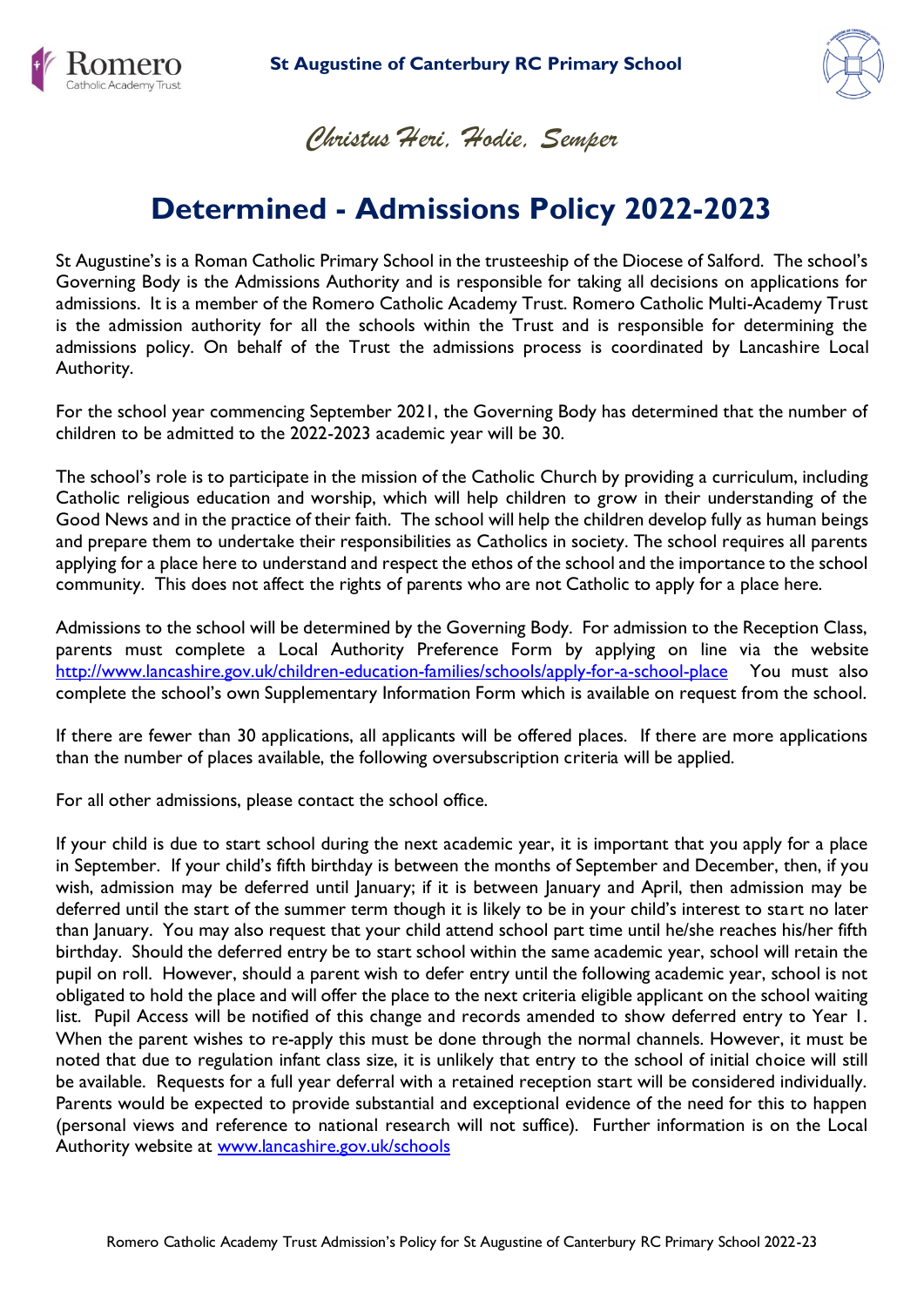



Where a place is offered, and the parents have not indicated deferred entry and they do not attend on the first school day, normal attendance enquiries will be made. Enquiries will ascertain whether:

- The parent is accepting the place and the non-arrival is an attendance issue
- The parent is accepting the place but is seeking deferred entry but has failed to notify either the school or the Authority
- The parent is not accepting the place and has made alternative arrangements
- The parent is not accepting the place and has not indicated they are making alternative arrangements
- The child is considered missing protocols for referral to the Missing in Education Team will be put into place

## **Admission of children outside of their normal age group**

omero atholic Academy Trust

Parents may seek a place for their child outside of their normal age group, for example, if a child is gifted and talented or has experienced problems such as ill health. In addition, the parents of a summer born child may choose not to send that child to school until the September following their fifth birthday and may request that they are admitted out of their normal age group – to reception rather than year 1. Admission Authorities **must** make clear in their admission arrangements the process for requesting admission out of the normal age group.

Admission authorities **must** make decisions on the basis of the circumstances of each case and in the best interests of the child concerned. This will include taking account of the parent's views; information about the child's academic, social and emotional development; where relevant, their medical history and the views of a medical professional; whether they have previously been educated out of their normal age group; and whether they may naturally have fallen into a lower age group if it were not for being born prematurely. They **must** also take into account the views of the head teacher of the school concerned. When informing a parent of their decision on the year group the child should be admitted to, the admission authority **must** set out clearly the reasons for their decision.

Where an admission authority agrees to a parents' request for their child to be admitted out of their normal age group and, as a consequence of that decision, the child will be admitted to a relevant age group (ie the age group to which pupils are normally admitted to the school) the local authority and admission authority **must** process the application as part of the main admissions round, unless the parental request is made too late for this to be possible, and on the basis of their determined admission arrangements only, including the application oversubscription criteria where applicable. They **must** not give the application lower priority on the basis that the child is being admitted out of their normal age group. Parents have a statutory right to appeal against refusal of a place at a school for which they have applied. This right does not apply if they are offered a place at the school, but it is not in their preferred age group.

## **In Year / Non-Routine Admissions**

It sometimes happens that a child needs to change school other than at the 'normal time'; such admissions are known as non-routine in year admissions. In order to obtain a school place in mid year, it is necessary to fill in the schools Supplementary Information Form and inform the child's current attending school, if applicable, of their intention to move. Applications for children moving to the area will not be considered until there is evidence of a permanent address, e.g. exchange of contracts or tenancy agreement with rent book. Should a place be unavailable at the time of request, the child's name will be placed on the school's waiting list ordered as per our admissions criteria whilst still allowing for an appeal to be lodged with the Independent Appeal Panel against the decision not to admit. Should a place become available within the academic year, applicants will be contacted as our waiting list. Where no reply is received within 14 days of initial correspondence, the place will be offered to the next applicant on the waiting list. Please note that you cannot re-apply for a place at a school within the same school year unless there has been a relevant, significant and material change in the family circumstances.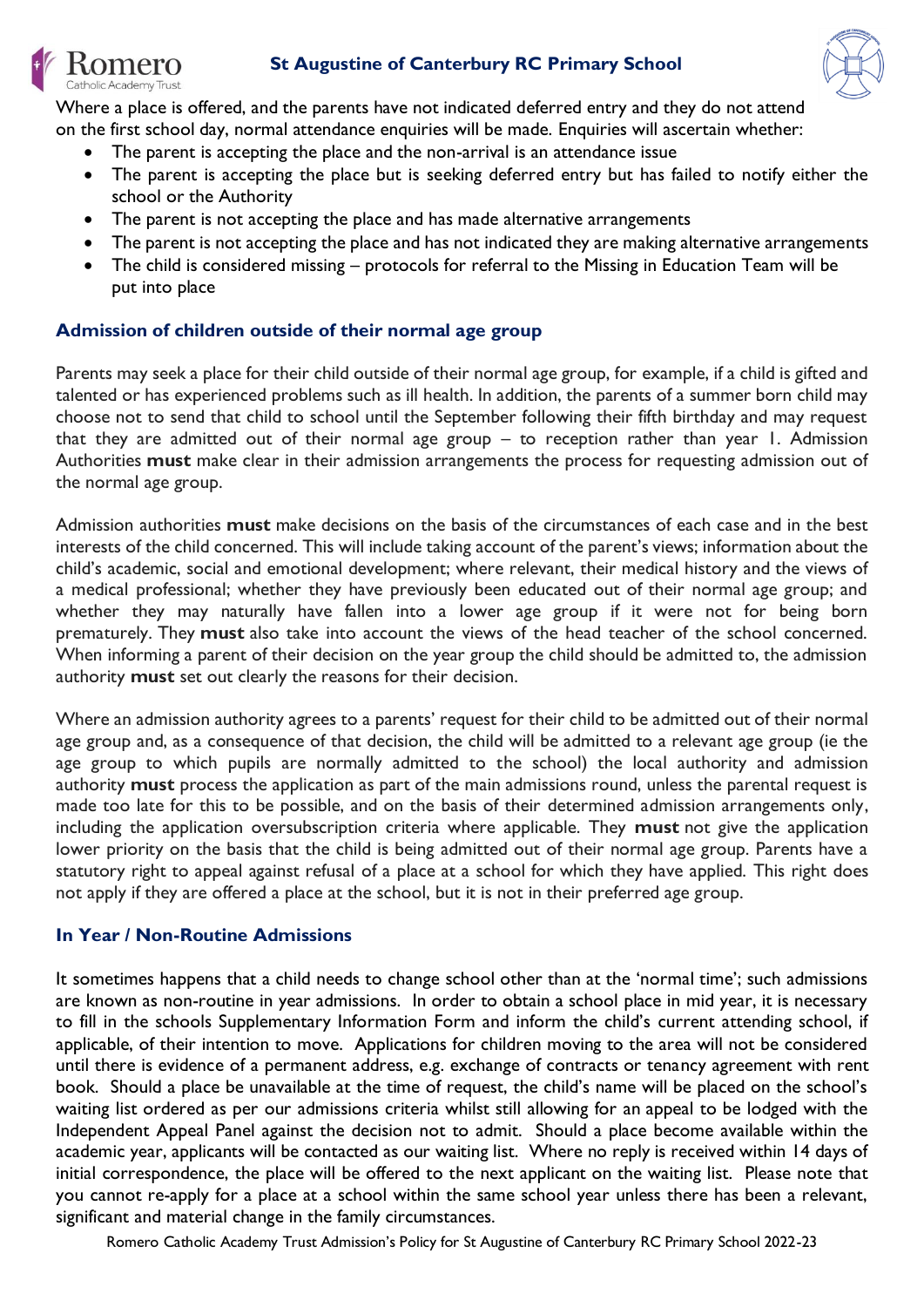



Priority will be given to all Children Looked After and previously Children Looked After.

- 1. Baptised Catholic Looked After Children and Baptised Catholic previously Looked After Children.
	- *1.1 A 'looked after child' has the same meaning as in section 22(1) of the Children Act 1989, and means any child who is (a) in the care of a local authority or (b) being provided with accommodation by them in the exercise of their social services functions (e.g. children with foster parents) at the time of making application to the school.*
	- *1.2 A 'previously looked after child' is a child who was looked after, but ceased to be so because he or she was adopted, or became subject to a child arrangements order or special guardianship order. Included in this definition are those children who appear (to the governing body) to have been in state care outside of England and who ceased to be in state care as a result of being adopted.*
	- *1.3 'Catholic' means a member of a Church in full communion with the See of Rome. This includes the Eastern Catholic Churches. This will normally be evidenced by a certificate of baptism in a Catholic Church or a certificate of reception into the full communion of the Catholic Church. For the purposes of this policy, it includes a looked after child living with a family where at least one of the parents is Catholic.*
	- *1.4 For a child to be treated as Catholic, evidence of Catholic baptism or reception into the Church will be required. Those who have difficulty obtaining written evidence of baptism should contact their Parish Priest [who, after consulting with the Diocese, will decide how the question of baptism is to be resolved and how written evidence is to be produced in accordance with the law of the Church].*
- 2. Baptised Catholic children with exceptional social, medical, educational or religious need which can only be best met, or only met at this school (see note j).
- 3. Baptised Roman Catholic children who will have a sibling attending the school at time of admission
- 4. Baptised Catholic children who are resident in the Parish of St John Paul 11
- 5. Baptised Catholic children who are resident in parishes other than St John Paul 11
- 6. Looked After Children and previously Looked After Children

*5.1 A 'looked after child' has the same meaning as in section 22(1) of the Children Act 1989, and means any child who is (a) in the care of a local authority or (b) being provided with accommodation by them in the exercise of their social services functions (e.g. children with foster parents) at the time of making application to the school.* 

*5.2 A 'previously looked after child' is a child who was looked after, but ceased to be so because he or she was adopted, or became subject to a child arrangements order or special guardianship order. Included in this definition are those children who appear (to the governing body) to have been in state care outside of England and who ceased to be in state care as a result of being adopted.*

- 7. Children with exceptional social, medical, educational or religious need which can only be best met, or only met at this school (see note j).
- 8. Other children who will have a brother or sister attending the school at the time of admission.
- 9. All remaining applicants.

#### **Notes**

- a) All applicants will be considered at the same time and after the closing date for admissions.
- b) Applications received after this date will only be considered if the Governors consider it fair and reasonable to do so.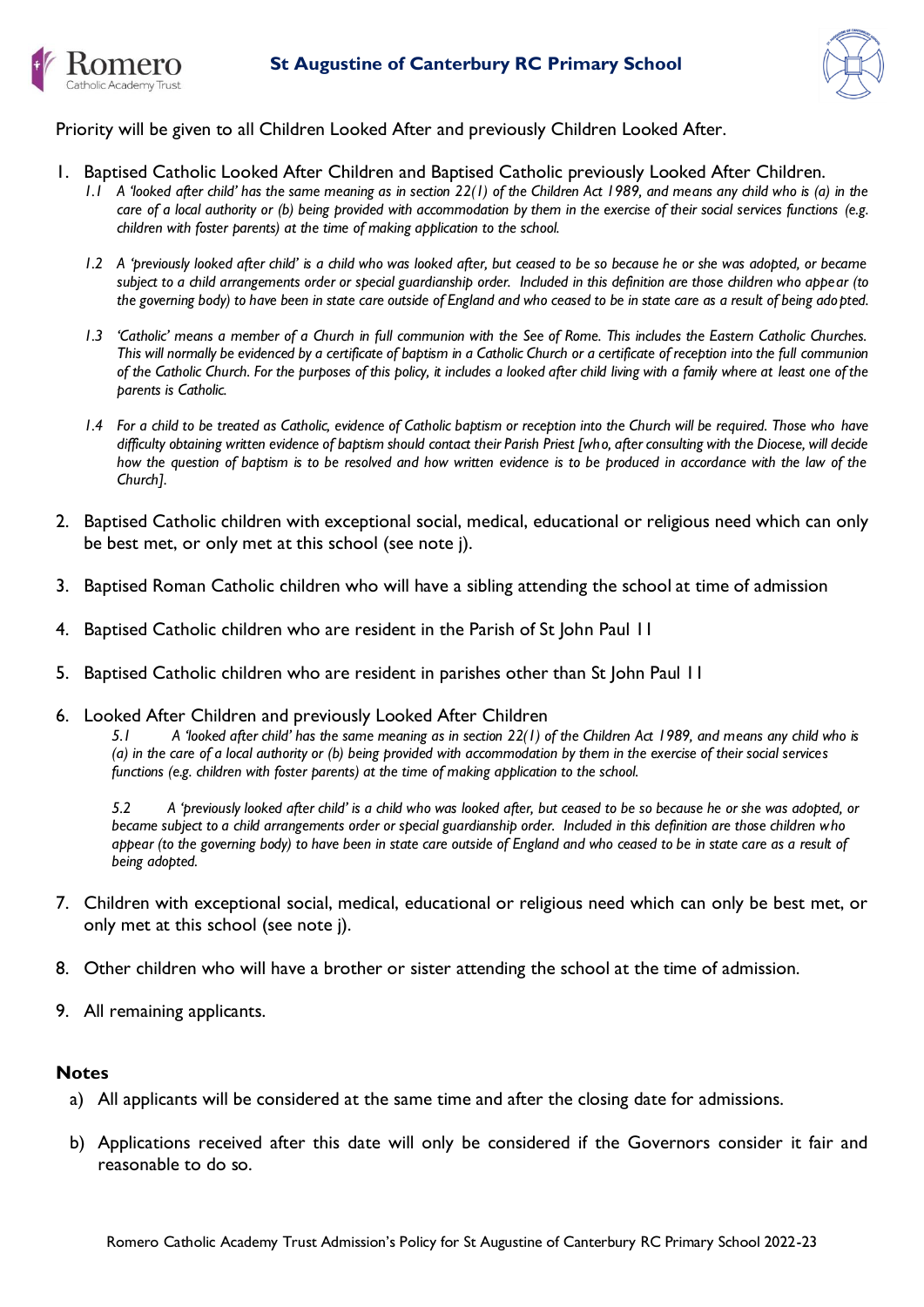## **St Augustine of Canterbury RC Primary School**





c) For a child to be considered Catholic evidence of a Catholic Baptism or reception into the Catholic Church is required. Written evidence of reception into the Catholic Church can be obtained by referring to the Register of Receptions, or in some cases a subsection of the Baptismal Records of the Church in which the Rite of Reception took place. If, for example, a child has been baptised in the Church of England and the parents are subsequently admitted to the Catholic Church through the RCAI programme, the child must also be admitted to the Church by the Rite of Reception.

The Governing Body will require written evidence in the form of a Certificate of Reception before applications for school places can be considered for categories of 'Baptised Catholics'. A Certificate of Reception is to include full name, date of birth, date of reception and parents(s) name(s). The certificate must also show that it is copied from the records kept by the place of reception.

Those who have difficulty obtaining written evidence of baptism for a good reason, may still be considered baptised Catholics but only after they have been referred to the parish priest who, after consulting with the Episcopal Vicar of Education or officers of the DDFE, will decide how the question of baptism is to be resolved and how written evidence is to be produced in accordance with the law of the Church.

- d) Each applicant will be required to produce a birth certificate after a place has been allocated.
- e) Parents should check carefully whether they are resident within the parish boundary of St John Paul 11 as defined on the parish boundary map held in the Parish rooms which are located at the back of the Church.
- f) 'Sibling' as used in the policy will include all children living permanently in the family home including step children and foster children, adopted children, half-brothers or sisters and the children of the parent/carer's partner.
- g) Home address is considered to be the address where the child normally lives. Where care is split and a child moves between two addresses, the household in receipt of the child benefit would normally be the address used but the admission authority body reserves the right to request other evidence as fit for the individual circumstance. Applicants should not state the address of another relative or person who has daily care of the child.
- h) It is the duty of the Governors to comply with Regulations on class size limits in Key Stage 1 save in exceptional circumstances (see note m).
- i) Where there are more applicants for the available places within a category, then the distance between the Ordnance Survey address points for the school and the home measured in a straight line will be used as the final determining factor, nearer addresses having priority over more distant ones. This address point is within the body of the property and usually located at its centre. Where the cut-off point is for addresses within the same building, then the single measure between address points will apply and the Local Authority's system of a random draw will determine which address(es) receive the offer(s).
- j) The Governing Body reserves the right to admit children with proven and exceptional medical and social needs where admission to the school might best help to satisfy those exceptional needs, providing that such application is submitted with appropriate evidence from a doctor, social worker or psychologist. Evidence will also be sought from the Local authority to provide a copy of the statement or proposed statement and appendices.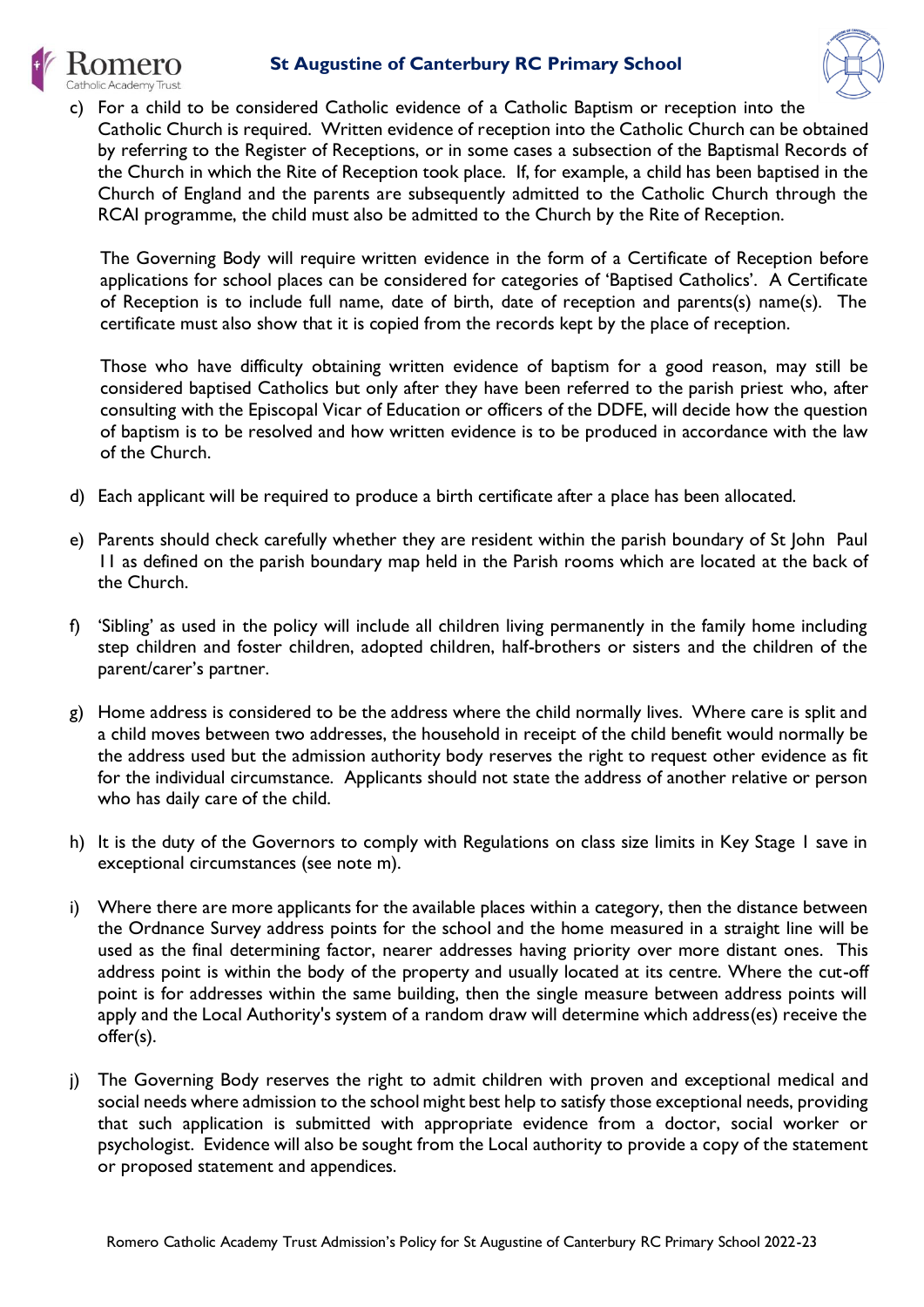## **St Augustine of Canterbury RC Primary School**





- k) If an application for admission has been turned down by the Governing Body, parents can appeal to an independent Appeals Panel. This appeal must be sent in writing to the Clerk to the Governors at the school within 20 days of notification of refusal. The date of notification will be two days after posting by first class post. The parents must give reasons for appealing in writing and the decision of the appeals panel is binding on all parties.
- k) Following the application process, a list of children still requiring a place will be maintained where necessary. Any available place will be offered to the child with the highest priority rating and waiting lists will be ordered in accordance with the oversubscription criteria and not on any other basis. The waiting list will be maintained until the 31<sup>st</sup> December of the year of admission. Waiting lists will not be based upon time of application submission.
- l) A Child Looked After is a child who is a) in the care of the Local Authority, or b) being provided with accommodation by a Local Authority in the exercise of their Social Services functions (under section 22(1) of the Children Act 1989. A previously Child Looked After is one who immediately moved on from that status after becoming subject to an adoption, residence or special guardianship order.
- m) Infant classes (those where the majority of children will reach the age of 5, 6 or 7 during the school year) must not contain more than 30 pupils with a single school teacher. Additional children may be admitted under very limited exceptional circumstances. These children will remain an 'excepted pupil' for the time they are in an infant class or until the class numbers fall back to the current infant class size limit. The excepted children are:
	- a. Children with statements of Special Educational Needs admitted outside the normal admission round;
	- b. Children Looked After and previously Children Looked After admitted outside the normal admission round whether Baptised Catholic or not;
	- c. Children admitted, after initial allocation of places, because of a procedural error made by the Admission Authority or Local Authority in the original application process;
	- d. Children admitted after an independent appeals panel upholds an appeal;
	- e. Children who move into the area outside the normal admission round for whom there is no other available school within reasonable distance;
	- f. Children of UK Service Personnel admitted outside the normal admission round;
	- g. Twins and children from multiple births when one of the siblings is the  $30<sup>th</sup>$  child admitted the  $31<sup>st</sup>$  child will be deemed an 'excepted child';
	- h. Children with SEN who are normally taught in a SEN unit attached to the school, or registered at a special school, who attend some infant classes within the mainstream school.
- n) The Governing Body reserve the right to withdraw the offer of a place where false evidence is received in relation to Baptism, sibling connections or place of residence.
- o) Where there are extenuating circumstances for an application being received after the last date for applications, and it is before the governors have established their list of pupils to be admitted, then it will be considered alongside all the others.
- Otherwise, applications which are received after the last date will be considered after all the others, and placed on the waiting list, in order, according to the criteria.